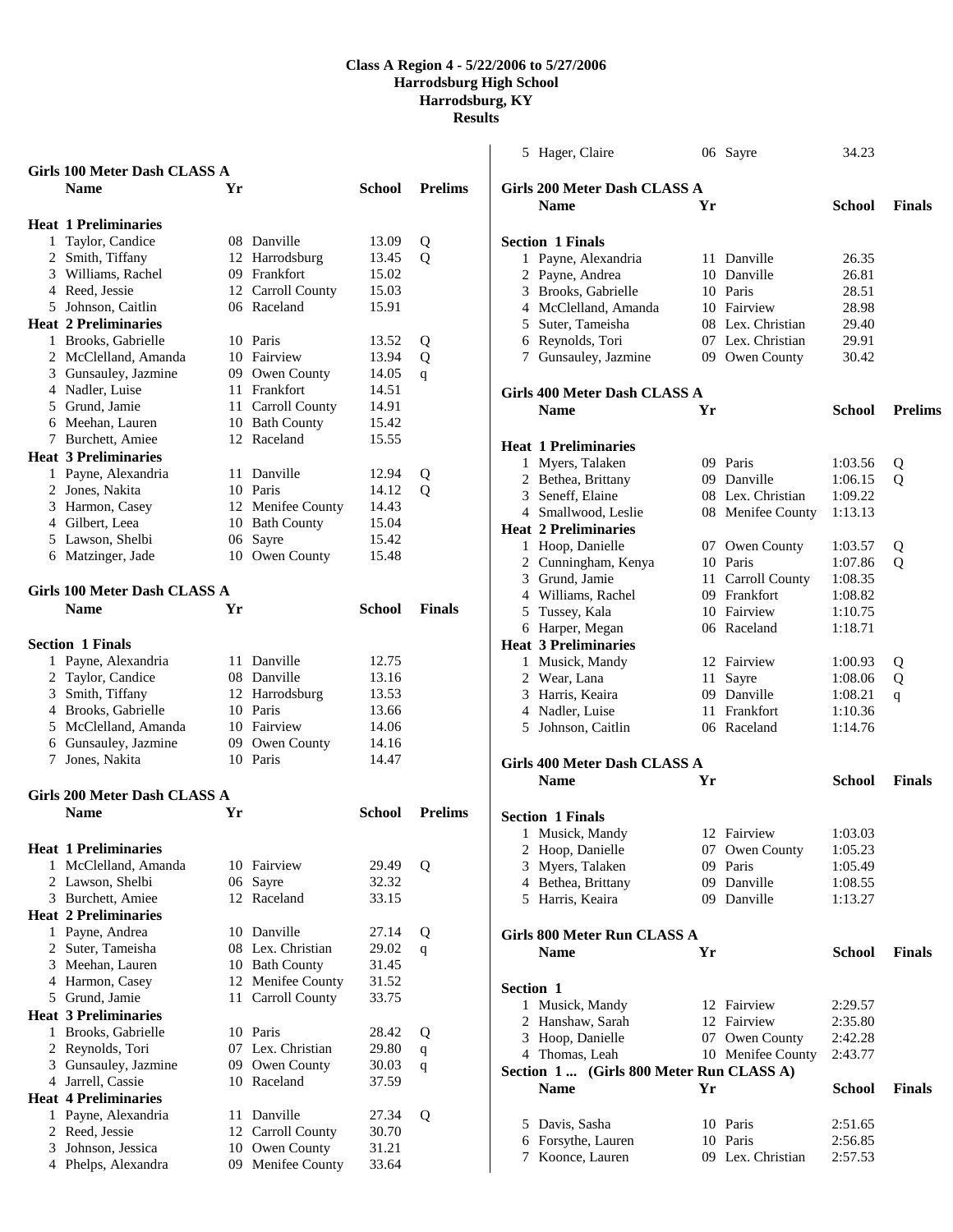|                  | 8 Kaiser, Mandy                 |    | 08 Sayre          | 3:00.44       |                |
|------------------|---------------------------------|----|-------------------|---------------|----------------|
|                  | 9 Snapp, Kaitlin                |    | 06 Danville       | 3:00.79       |                |
|                  | 10 Luna, Lorena                 |    | 12 Danville       | 3:04.29       |                |
|                  | 11 Hamel, Natalie               |    | 09 Lex. Christian | 3:06.43       |                |
|                  | 12 Hobert, Cassie               |    | 10 Menifee County | 3:10.48       |                |
|                  | 13 McArter, Laci                |    | 10 Carroll County | 3:21.39       |                |
|                  | 14 Potter, Rachael              |    | 10 Raceland       | 3:28.42       |                |
|                  | 15 Roar, Lacosta                |    | 09 Raceland       | 3:32.72       |                |
|                  | --- Morris, Samantha            |    | 09 Carroll County | DQ            |                |
|                  | Girls 1600 Meter Run CLASS A    |    |                   |               |                |
|                  | <b>Name</b>                     | Yr |                   | <b>School</b> | <b>Finals</b>  |
| <b>Section 1</b> |                                 |    |                   |               |                |
|                  | 1 Boyd, Ally                    |    | 12 Fairview       | 5:34.90       |                |
| 2                | Snapp, Kaitlin                  |    | 06 Danville       | 5:36.05       |                |
|                  | 3 Hanshaw, Sarah                |    | 12 Fairview       | 5:39.89       |                |
|                  | 4 Hoop, Danielle                |    | 07 Owen County    | 5:51.62       |                |
|                  | 5 Hamel, Natalie                |    | 09 Lex. Christian | 6:36.31       |                |
|                  | 6 Koonce, Lauren                |    | 09 Lex. Christian | 7:03.32       |                |
|                  | 7 Roar, Lacosta                 |    | 09 Raceland       | 7:22.97       |                |
|                  | 8 Speaks, Makenzi               |    | 04 Raceland       | 7:32.99       |                |
|                  | 9 Walker, Chelsea               |    | 06 Menifee County | 8:03.63       |                |
|                  | 10 Morris, Samantha             |    | 09 Carroll County | 8:14.44       |                |
|                  | 11 Stoops, Christin             |    | 09 Carroll County | 8:53.49       |                |
|                  | 12 Jackson, Mary                |    | 10 Bath County    | 9:40.94       |                |
|                  | Girls 3200 Meter Run CLASS A    |    |                   |               |                |
|                  | <b>Name</b>                     | Yr |                   | School        | <b>Finals</b>  |
| <b>Section 1</b> |                                 |    |                   |               |                |
| 1                | Snapp, Kaitlin                  |    | 06 Danville       | 14:13.99      |                |
|                  | 2 Bridges, Kaitlin              |    | 08 Fairview       | 14:26.01      |                |
|                  | 3 Boyd, Ally                    |    | 12 Fairview       | 14:35.67      |                |
|                  | 4 Roar, Lacosta                 |    | 09 Raceland       | 19:34.22      |                |
|                  | 5 Jackson, Mary                 |    | 10 Bath County    | 24:01.27      |                |
|                  | Girls 100 Meter Hurdles CLASS A |    |                   |               |                |
|                  | <b>Name</b>                     | Yr |                   | School        | <b>Prelims</b> |
|                  | <b>Heat 1 Preliminaries</b>     |    |                   |               |                |
| 1                | Harris, Keaira                  |    | 09 Danville       | 18.70         | Q              |
| 2                | Payne, Katie                    |    | 07 Fairview       | 19.59         | Q              |
|                  | 3 Seneff, Elaine                |    | 08 Lex. Christian | 20.79         | Q              |
|                  | 4 Johnson, Katie                |    | 07 Bath County    | 22.87         | $\overline{q}$ |
| $---$            | Hollingsworth, Rachel           | 10 | Sayre             | FS            |                |
|                  | <b>Heat 2 Preliminaries</b>     |    |                   |               |                |
| 1                | Faulkner, Britt                 |    | 11 Rose Hill      | 17.13         | Q              |
| $\overline{2}$   | Baughman, Clarissa              |    | 10 Harrodsburg    | 19.00         | Q              |
|                  | 3 Jarrell, Cassie               |    | 10 Raceland       | 22.74         | Q              |
|                  | Girls 100 Meter Hurdles CLASS A |    |                   |               |                |
|                  | <b>Name</b>                     | Yr |                   | <b>School</b> | <b>Finals</b>  |
|                  | <b>Section 1 Finals</b>         |    |                   |               |                |
| 1                | Faulkner, Britt                 |    | 11 Rose Hill      | 16.86         |                |
| 2                | Harris, Keaira                  |    | 09 Danville       | 18.35         |                |
| 3                | Baughman, Clarissa              |    | 10 Harrodsburg    | 19.38         |                |
| 4                | Payne, Katie                    |    | 07 Fairview       | 20.55         |                |
| 5                | Seneff, Elaine                  |    | 08 Lex. Christian | 21.15         |                |
| 6                | Jarrell, Cassie                 |    | 10 Raceland       | 23.50         |                |

| 7                | Johnson, Katie                                 |    | 07 Bath County                                   | 23.52          |               |
|------------------|------------------------------------------------|----|--------------------------------------------------|----------------|---------------|
|                  | Girls 300 Meter Hurdles CLASS A<br><b>Name</b> | Yr |                                                  | School         | <b>Finals</b> |
| <b>Section 1</b> |                                                |    |                                                  |                |               |
|                  | 1 Stroup, Caroline                             |    | 10 Danville                                      | 49.21          |               |
|                  | 2 Pace, Diamond                                |    | 06 Danville                                      | 49.83          |               |
|                  | 3 Hollingsworth, Rachel                        |    | 10 Sayre                                         | 50.22          |               |
|                  | 4 Faulkner, Britt                              |    | 11 Rose Hill                                     | 53.23          |               |
|                  | 5 Bradley, Kasie                               |    | 06 Fairview                                      | 1:00.47        |               |
|                  | 6 Phelps, Alexandra                            |    | 09 Menifee County                                | 1:07.50        |               |
|                  | Girls 4x100 Meter Relay CLASS A                |    |                                                  |                |               |
|                  | Team                                           |    | <b>Relay</b>                                     | <b>Prelims</b> |               |
|                  | <b>Heat 1 Preliminaries</b>                    |    |                                                  |                |               |
|                  | 1 Paris                                        |    |                                                  | 54.14          | Q             |
|                  | 1) Brooks, Gabrielle 10                        |    | 2) Cunningham, Kenya 10                          |                |               |
|                  | 3) Jones, Nakita 10                            |    | 4) Myers, Talaken 09                             |                |               |
|                  | 2 Lexington Christian                          |    |                                                  | 55.98          | Q             |
|                  | 1) Seneff, Elaine 08                           |    | 2) Reynolds, Tori 07                             |                |               |
|                  | 3) Suter, Tameisha 08                          |    | 4) King, Madison 07                              |                |               |
|                  | 3 Fairview                                     |    |                                                  | 57.95          | Q             |
|                  | 1) McClelland, Amanda 10                       |    | 2) Johnson, Megan 09                             |                |               |
|                  | 3) Bradley, Kasie 06                           |    | 4) Payne, Katie 07                               |                |               |
|                  | 4 Sayre                                        |    |                                                  | 1:01.03        | q             |
|                  | 1) Wear, Lana 11                               |    | 2) Lawson, Shelbi 06                             |                |               |
|                  | 3) Hager, Claire 06                            |    | 4) McCulloch, Megan 08                           |                |               |
|                  | <b>Heat 2 Preliminaries</b>                    |    |                                                  |                |               |
|                  | 1 Danville                                     |    |                                                  | 53.84          | Q             |
|                  | 1) Taylor, Candice 08                          |    | 2) Payne, Alexandria 11                          |                |               |
|                  | 3) Payne, Andrea 10                            |    | 4) Stroup, Caroline 10                           |                |               |
|                  | 2 Menifee County                               |    |                                                  | 56.10          | Q             |
|                  | 1) Burton, Loren 11                            |    | 2) Draper, Whitney 09                            |                |               |
|                  | 3) Harmon, Casey 12                            |    | 4) Mattox, Lainey 12                             |                |               |
|                  | 3 Owen County<br>1) Gunsauley, Jazmine 09      |    |                                                  | 58.27          | Q             |
|                  | 3) Johnson, Jessica 10                         |    | 2) Hamilton, Natalie 12<br>4) Matzinger, Jade 10 |                |               |
|                  | 4 Bath County                                  |    |                                                  | 1:01.73        |               |
|                  | 1) Meehan, Lauren 10                           |    | 2) Gilbert, Leea 10                              |                |               |
|                  | 3) Hurst, Alicia 11                            |    | 4) Hurst, Jennifer 09                            |                |               |
|                  |                                                |    |                                                  |                |               |
|                  | Girls 4x100 Meter Relay CLASS A                |    |                                                  |                |               |
|                  | Team                                           |    | <b>Relay</b>                                     | <b>Finals</b>  |               |
|                  | <b>Section 1 Finals</b>                        |    |                                                  |                |               |
|                  | 1 Danville                                     |    |                                                  | 50.51          |               |
|                  | 1) Taylor, Candice 08                          |    | 2) Payne, Alexandria 11                          |                |               |
|                  | 3) Payne, Andrea 10                            |    | 4) Stroup, Caroline 10                           |                |               |
|                  | 2 Paris                                        |    |                                                  | 54.22          |               |
|                  | 1) Brooks, Gabrielle 10                        |    | 2) Cunningham, Kenya 10                          |                |               |
|                  | 3) Jones, Nakita 10                            |    | 4) Myers, Talaken 09                             |                |               |
|                  | 3 Lexington Christian                          |    |                                                  | 54.66          |               |
|                  | 1) Seneff, Elaine 08                           |    | 2) Reynolds, Tori 07                             |                |               |
|                  | 3) Suter, Tameisha 08                          |    | 4) King, Madison 07                              |                |               |
|                  | 4 Menifee County                               |    |                                                  | 55.69          |               |
|                  | 1) Burton, Loren 11                            |    | 2) Draper, Whitney 09                            |                |               |
|                  | 3) Harmon, Casey 12                            |    | 4) Mattox, Lainey 12                             |                |               |
|                  | 5 Fairview                                     |    |                                                  | 56.84          |               |
|                  | 1) McClelland, Amanda 10                       |    | 2) Johnson, Megan 09                             |                |               |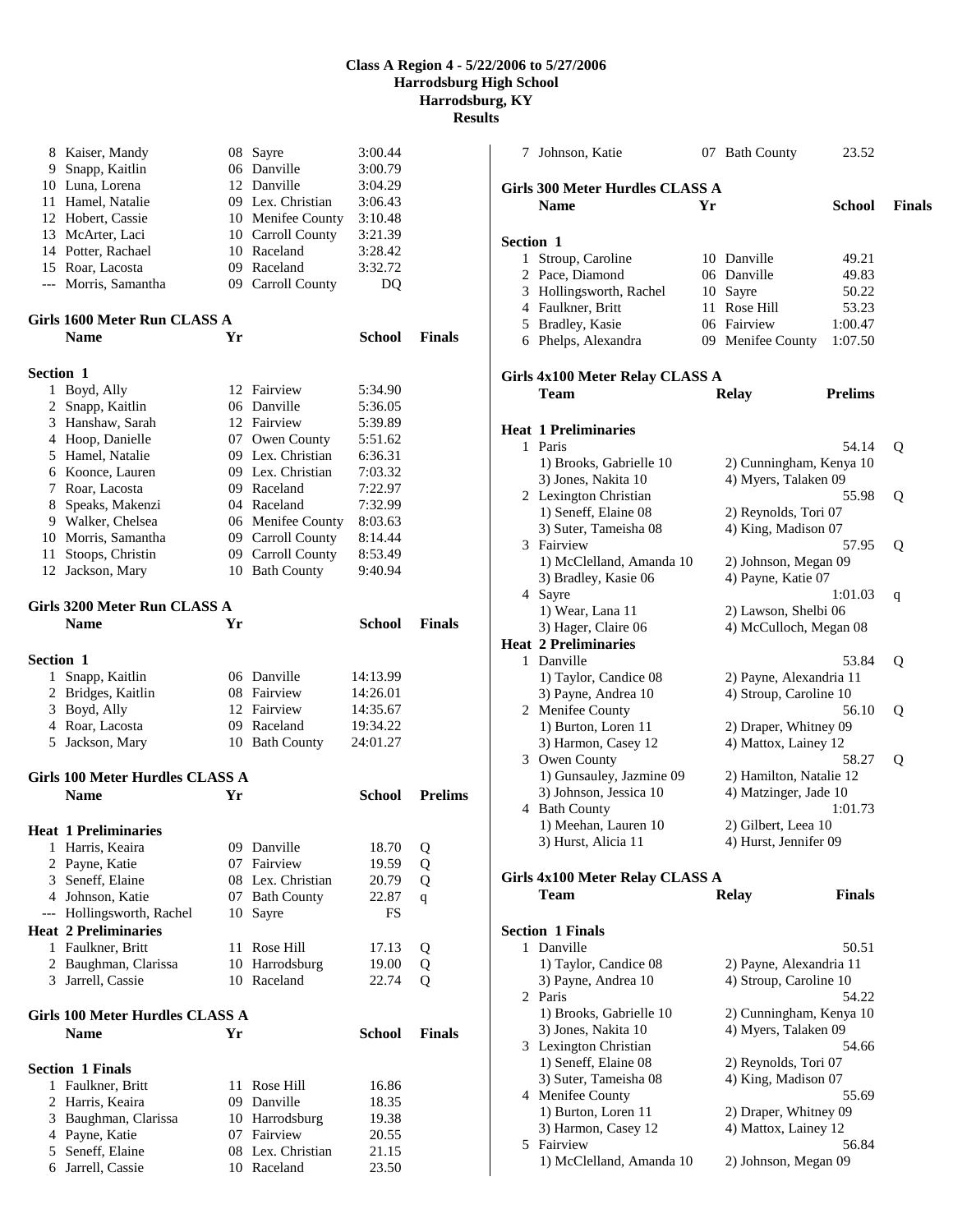| 3) Bradley, Kasie 06     | 4) Payne, Katie 07      |
|--------------------------|-------------------------|
| 6 Owen County            | 57.65                   |
| 1) Gunsauley, Jazmine 09 | 2) Hamilton, Natalie 12 |
| 3) Johnson, Jessica 10   | 4) Matzinger, Jade 10   |

#### **Girls 4x200 Meter Relay CLASS A**

|   | Team                        | <b>Relay</b>            | <b>Prelims</b> |   |
|---|-----------------------------|-------------------------|----------------|---|
|   | Heat 1 Preliminaries        |                         |                |   |
|   | 1 Lexington Christian       |                         | 1:55.26        | Q |
|   | 1) Seneff, Elaine 08        | 2) Reynolds, Tori 07    |                |   |
|   | 3) Suter, Tameisha 08       | 4) King, Madison 07     |                |   |
|   | 2 Menifee County            |                         | 2:00.54        | Q |
|   | 1) Burton, Loren 11         | 2) Draper, Whitney 09   |                |   |
|   | 3) Harmon, Casey 12         | 4) Mattox, Lainey 12    |                |   |
|   | 3 Carroll County            |                         | 2:07.57        | Q |
|   | 1) Grund, Jamie 11          | 2) McArter, Laci 10     |                |   |
|   | 3) Reed, Jessie 12          | 4) Williams, Whitney 10 |                |   |
| 4 | Sayre                       |                         | 2:10.70        |   |
|   | 1) Grossman, Meg 12         | 2) Wear, Lana 11        |                |   |
|   | 3) McCulloch, Megan 08      | 4) Hager, Claire 06     |                |   |
|   | <b>Heat 2 Preliminaries</b> |                         |                |   |
|   | 1 Danville                  |                         | 1:51.38        | Q |
|   | 1) Payne, Alexandria 11     | 2) Payne, Andrea 10     |                |   |
|   | 3) Stroup, Caroline 10      | 4) Watson, Riona 10     |                |   |
|   | 2 Fairview                  |                         | 2:00.14        | Q |
|   | 1) McClelland, Amanda 10    | 2) Johnson, Megan 09    |                |   |
|   | 3) Payne, Katie 07          | 4) Mills, Brandi 09     |                |   |
| 3 | Owen County                 |                         | 2:00.67        | Q |
|   | 1) Gunsauley, Jazmine 09    | 2) Hamilton, Natalie 12 |                |   |
|   | 3) Hoop, Danielle 07        | 4) Johnson, Jessica 10  |                |   |
| 4 | <b>Bath County</b>          |                         | 2:03.81        | q |
|   | 1) Meehan, Lauren 10        | 2) Gilbert, Leea 10     |                |   |
|   | 3) Hurst, Jennifer 09       | 4) Hurst, Alicia 11     |                |   |
|   |                             |                         |                |   |

# **Girls 4x200 Meter Relay CLASS A**

| <b>Section 1 Finals</b>  |                         |
|--------------------------|-------------------------|
| 1 Danville               | 1:45.21                 |
| 1) Payne, Alexandria 11  | 2) Payne, Andrea 10     |
| 3) Stroup, Caroline 10   | 4) Taylor, Candice 08   |
| 2 Lexington Christian    | 1:52.86                 |
| 1) Seneff, Elaine 08     | 2) Reynolds, Tori 07    |
| 3) Suter, Tameisha 08    | 4) King, Madison 07     |
| 3 Menifee County         | 1:58.02                 |
| 1) Burton, Loren 11      | 2) Draper, Whitney 09   |
| 3) Harmon, Casey 12      | 4) Mattox, Lainey 12    |
| 4 Fairview               | 2:00.24                 |
| 1) McClelland, Amanda 10 | 2) Johnson, Megan 09    |
| 3) Payne, Katie 07       | 4) Mills, Brandi 09     |
| 5 Owen County            | 2:04.14                 |
| 1) Gunsauley, Jazmine 09 | 2) Hamilton, Natalie 12 |
| 3) Johnson, Jessica 10   | 4) Matzinger, Jade 10   |
| 6 Carroll County         | 2:06.74                 |
| 1) Grund, Jamie 11       | 2) McArter, Laci 10     |
| 3) Reed, Jessie 12       | 4) Williams, Whitney 10 |
|                          |                         |

**Team Relay Finals** 

# **Girls 4x400 Meter Relay CLASS A**

| <b>Team</b> | <b>Relay</b> | <b>Finals</b> |
|-------------|--------------|---------------|
|             |              |               |

| Section 1                       |                                            |    |                                                  |                |                |
|---------------------------------|--------------------------------------------|----|--------------------------------------------------|----------------|----------------|
|                                 | 1 Fairview                                 |    |                                                  | 4:22.71        |                |
|                                 | 1) Musick, Mandy 12                        |    | 2) Mills, Brandi 09                              |                |                |
|                                 | 3) Hanshaw, Sarah 12<br>2 Danville         |    | 4) Boyd, Ally 12                                 |                |                |
|                                 | 1) Pace, Diamond 06                        |    |                                                  | 4:23.03        |                |
|                                 | 3) Payne, Andrea 10                        |    | 2) Bethea, Brittany 09<br>4) Stroup, Caroline 10 |                |                |
|                                 | 3 Menifee County                           |    |                                                  | 4:49.79        |                |
|                                 | 1) Draper, Whitney 09                      |    | 2) Smallwood, Leslie 08                          |                |                |
|                                 | 3) Mattox, Lainey 12                       |    | 4) Thomas, Leah 10                               |                |                |
|                                 |                                            |    |                                                  |                |                |
| Girls 4x800 Meter Relay CLASS A |                                            |    |                                                  |                |                |
|                                 | Team                                       |    | Relay                                            | <b>Finals</b>  |                |
|                                 |                                            |    |                                                  |                |                |
| <b>Section 1</b>                |                                            |    |                                                  |                |                |
|                                 | 1 Fairview                                 |    |                                                  | 10:39.24       |                |
|                                 | 1) Mills, Brandi 09                        |    | 2) Hanshaw, Sarah 12                             |                |                |
|                                 | 3) Boyd, Ally 12                           |    | 4) Bridges, Kaitlin 08                           |                |                |
|                                 | 2 Danville                                 |    |                                                  | 11:07.24       |                |
|                                 | 1) Bethea, Brittany 09                     |    | 2) Watson, Riona 10                              |                |                |
|                                 | 3) Snapp, Kaitlin 06                       |    | 4) Pace, Diamond 06                              |                |                |
|                                 | 3 Menifee County                           |    |                                                  | 11:45.34       |                |
|                                 | 1) Lane, Lara 10                           |    | 2) Phelps, Alexandra 09                          |                |                |
|                                 | 3) Thomas, Leah 10                         |    | 4) Smallwood, Leslie 08                          |                |                |
|                                 | 4 Sayre                                    |    |                                                  | 12:52.94       |                |
|                                 | 1) Grossman, Meg 12                        |    | 2) Kaiser, Mandy 08                              |                |                |
|                                 | 3) Hager, Claire 06                        |    | 4) McCulloch, Megan 08                           |                |                |
|                                 |                                            |    |                                                  |                |                |
|                                 | <b>Boys 100 Meter Dash CLASS A</b>         |    |                                                  |                |                |
|                                 | <b>Name</b>                                | Yr |                                                  | School         | <b>Prelims</b> |
|                                 |                                            |    |                                                  |                |                |
|                                 |                                            |    |                                                  |                |                |
|                                 | <b>Heat 1 Preliminaries</b>                |    |                                                  |                |                |
|                                 | 1 Smith, Josh                              |    | 12 Raceland                                      | 11.55          | Q              |
|                                 | 2 McCarty, Justin                          |    | 11 Paris                                         | 12.19          |                |
|                                 | 3 Welch, Keith                             |    | 10 Carroll County                                | 12.66          |                |
|                                 | 4 Williams, Michael                        |    | 08 Menifee County                                | 14.02          |                |
|                                 | <b>Heat 2 Preliminaries</b>                |    |                                                  |                |                |
|                                 | 1 Ford, Brandon                            |    | 11 Harrodsburg                                   | 11.31          | Q              |
|                                 | 2 Hayden, Tyrell                           |    | 12 Lex. Christian                                | 11.43          | q              |
|                                 | 3 Barker, Jacob                            |    | 09 Bath County                                   | 12.18          |                |
|                                 | 4 Vest, Christopher                        |    | 09 Frankfort                                     | 12.62          |                |
|                                 | 5 Wilhite, DL                              |    | 10 Paris                                         | 12.65          |                |
|                                 | <b>Heat 3 Preliminaries</b>                |    | 10 Frankfort                                     |                |                |
|                                 | 1 Fields, EJ<br>2 Simon, Antoine           |    | 09 Danville                                      | 11.23          | Q              |
|                                 |                                            |    | 11 Owen County                                   | 11.65<br>12.21 | q              |
|                                 | 3 Hensley, Patrick<br>4 Denton, James      |    | 09 Raceland                                      |                |                |
|                                 | 5 Breeze, Codie                            |    | 09 Bracken County                                | 12.71<br>13.45 |                |
|                                 | 6 Adkins, Richard                          |    | 09 Bath County                                   | 15.67          |                |
|                                 | <b>Heat 4 Preliminaries</b>                |    |                                                  |                |                |
|                                 | 1 Jackson, Cory                            | 11 | Harrodsburg                                      | 11.01          | Q              |
|                                 | 2 Key, Lamont                              |    | 09 Danville                                      | 11.87          | $\mathbf{q}$   |
|                                 | 3 McNamara, Shawn                          |    | 11 Carroll County                                | 12.05          |                |
|                                 | 4 Bradford, Jordan                         |    | 10 Owen County                                   | 12.74          |                |
|                                 |                                            |    |                                                  |                |                |
|                                 | <b>Boys 100 Meter Dash CLASS A</b>         |    |                                                  |                |                |
|                                 | <b>Name</b>                                | Yr |                                                  | <b>School</b>  | <b>Finals</b>  |
|                                 |                                            |    |                                                  |                |                |
|                                 | <b>Section 1 Finals</b><br>1 Jackson, Cory | 11 | Harrodsburg                                      | 10.77          |                |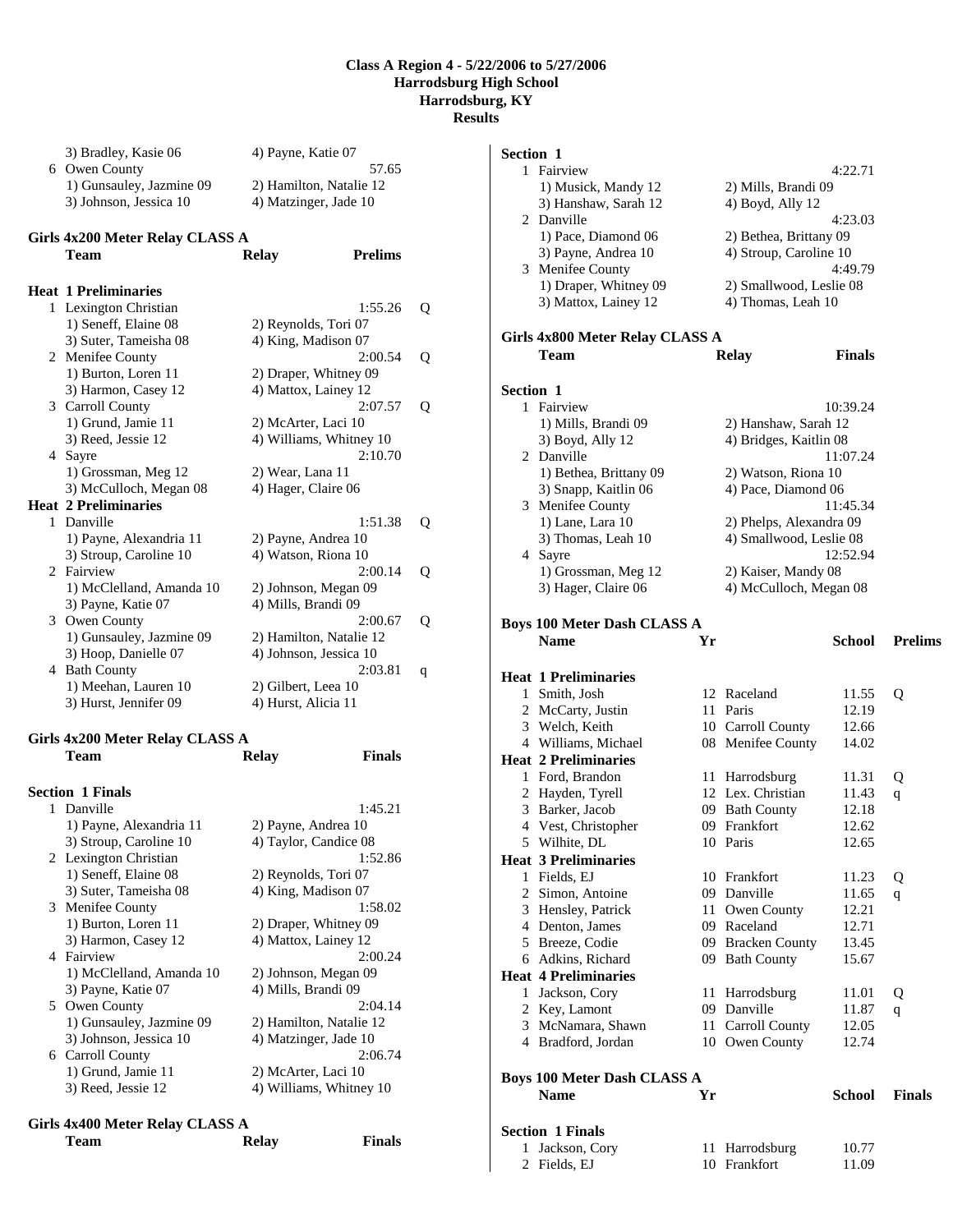|              | 3 Ford, Brandon<br>4 Hayden, Tyrell<br>5 Smith, Josh<br>6 Simon, Antoine<br>7 Key, Lamont |      | 11 Harrodsburg<br>12 Lex. Christian<br>12 Raceland<br>09 Danville<br>09 Danville | 11.15<br>11.42<br>11.48<br>11.60<br>11.98 |                |
|--------------|-------------------------------------------------------------------------------------------|------|----------------------------------------------------------------------------------|-------------------------------------------|----------------|
|              | <b>Boys 200 Meter Dash CLASS A</b><br><b>Name</b>                                         | Yr   |                                                                                  | School                                    | <b>Prelims</b> |
|              | <b>Heat 1 Preliminaries</b>                                                               |      |                                                                                  |                                           |                |
|              | 1 Ford, Brandon                                                                           |      | 11 Harrodsburg                                                                   | 23.69                                     | Q              |
|              | 2 Smith, Josh                                                                             |      | 12 Raceland                                                                      | 23.69                                     |                |
|              | 3 Smith, Cory                                                                             |      | 09 Nicholas County                                                               | 25.65                                     | q              |
|              | 4 Stanley, Jerome                                                                         |      | 08 Paris                                                                         | 25.68                                     |                |
|              | 5 Jones, Gabe                                                                             |      | 08 Sayre                                                                         | 32.55                                     |                |
|              | <b>Heat 2 Preliminaries</b>                                                               |      |                                                                                  |                                           |                |
|              |                                                                                           |      | 10 Frankfort                                                                     |                                           |                |
|              | 1 Fields, EJ                                                                              |      |                                                                                  | 23.09                                     | Q              |
|              | 2 Simon, Antoine                                                                          |      | 09 Danville                                                                      | 23.85                                     | q              |
|              | 3 Pewther, Paul                                                                           |      | 09 Bracken County                                                                | 32.53                                     |                |
|              | 4 Lautner, Greg                                                                           |      | 08 Sayre                                                                         | 35.12                                     |                |
|              | <b>Heat 3 Preliminaries</b>                                                               |      |                                                                                  |                                           |                |
|              | 1 Eldridge, Anthony                                                                       |      | 12 Lex. Christian                                                                | 23.38                                     | Q              |
|              | 2 Key, Lamont                                                                             |      | 09 Danville                                                                      | 24.18                                     | q              |
|              | 3 Doolin, Matthew                                                                         |      | 11 Owen County                                                                   | 26.05                                     |                |
|              | 4 Lewellyn, Garvin                                                                        |      | 09 Carroll County                                                                | 26.88                                     |                |
|              | 5 Adkins, Richard                                                                         |      | 09 Bath County                                                                   | 31.23                                     |                |
|              | <b>Heat 4 Preliminaries</b>                                                               |      |                                                                                  |                                           |                |
|              | 1 Jackson, Cory                                                                           |      | 11 Harrodsburg                                                                   | 23.14                                     | Q              |
|              | 2 McNamara, Shawn                                                                         |      | 11 Carroll County                                                                | 24.63                                     |                |
|              | 3 Barker, Jacob                                                                           | 09   | <b>Bath County</b>                                                               | 25.46                                     |                |
|              | 4 Jennings, Harold                                                                        |      | 10 Frankfort                                                                     | 26.30                                     |                |
|              | 5 Hoop, Derrick                                                                           |      | 08 Owen County                                                                   | 30.74                                     |                |
|              | <b>Boys 200 Meter Dash CLASS A</b>                                                        |      |                                                                                  |                                           |                |
|              | <b>Name</b>                                                                               | Yr   |                                                                                  | <b>School</b>                             | <b>Finals</b>  |
|              |                                                                                           |      |                                                                                  |                                           |                |
|              | <b>Section 1 Finals</b>                                                                   |      |                                                                                  |                                           |                |
| 1            | Jackson, Cory                                                                             | 11 - | Harrodsburg                                                                      | 22.29                                     |                |
|              | 2 Fields, EJ                                                                              |      | 10 Frankfort                                                                     | 22.69                                     |                |
|              | 3 Eldridge, Anthony                                                                       |      | 12 Lex. Christian                                                                | 23.12                                     |                |
|              | 4 Ford, Brandon                                                                           | 11 - | Harrodsburg                                                                      | 23.27                                     |                |
|              | 5 Smith, Josh                                                                             |      | 12 Raceland                                                                      | 23.76                                     |                |
|              | 6 Key, Lamont                                                                             |      | 09 Danville                                                                      | 24.61                                     |                |
| 7            | Simon, Antoine                                                                            |      | 09 Danville                                                                      | 24.69                                     |                |
|              |                                                                                           |      |                                                                                  |                                           |                |
|              | Boys 400 Meter Dash CLASS A                                                               |      |                                                                                  |                                           |                |
|              | <b>Name</b>                                                                               | Yr   |                                                                                  | <b>School</b>                             | <b>Prelims</b> |
|              | <b>Heat 1 Preliminaries</b>                                                               |      |                                                                                  |                                           |                |
| $\mathbf{1}$ | Shupe, Jeremy                                                                             |      | 10 Paris                                                                         | 54.30                                     | Q              |
|              | 2 Hill, Jared                                                                             |      | 09 Carroll County                                                                | 58.07                                     | $\mathbf{O}$   |
|              | 3 Denton, James                                                                           |      | 09 Raceland                                                                      | 1:01.21                                   |                |
|              | 4 Florence, Michael                                                                       |      | 08 Bracken County                                                                | 1:04.39                                   |                |
|              | <b>Heat 2 Preliminaries</b>                                                               |      |                                                                                  |                                           |                |
|              | 1 Fields, EJ                                                                              |      | 10 Frankfort                                                                     |                                           |                |
|              |                                                                                           |      | 11 Danville                                                                      | 51.95<br>53.37                            | Q<br>Q         |
|              | 2 Grey, Jamie                                                                             |      |                                                                                  |                                           |                |
|              | 3 Rankin, Trent                                                                           |      | 08 Paris                                                                         | 55.66                                     |                |
|              | 4 Barker, Jacob                                                                           |      | 09 Bath County                                                                   | 56.50                                     |                |
|              | 5 Jones, Gabe                                                                             | 08   | Sayre                                                                            | 1:06.89                                   |                |
|              | <b>Heat 3 Preliminaries</b>                                                               |      |                                                                                  |                                           |                |
|              | 1 Henderson, Derrick                                                                      |      | 09 Danville                                                                      | 51.30                                     | Q              |

|                  | 2 McNamara, Shawn                       |    | 11 Carroll County  | 52.85         | Q             |
|------------------|-----------------------------------------|----|--------------------|---------------|---------------|
|                  | 3 Spain, Nate                           |    | 09 Lex. Christian  | 53.69         | q             |
|                  | 4 Jennings, Harold                      |    | 10 Frankfort       | 59.95         |               |
|                  | 5 Ratliff, Nick                         |    | 09 Raceland        | 1:00.99       |               |
|                  |                                         |    |                    |               |               |
|                  |                                         |    |                    |               |               |
|                  | <b>Boys 400 Meter Dash CLASS A</b>      |    |                    |               |               |
|                  | <b>Name</b>                             | Yr |                    | School        | <b>Finals</b> |
|                  |                                         |    |                    |               |               |
|                  | <b>Section 1 Finals</b>                 |    |                    |               |               |
|                  | 1 Fields, EJ                            |    | 10 Frankfort       | 49.99         |               |
|                  | 2 Henderson, Derrick                    |    | 09 Danville        | 50.10         |               |
|                  | 3 Grey, Jamie                           |    | 11 Danville        | 53.74         |               |
|                  | 4 Shupe, Jeremy                         |    | 10 Paris           | 54.23         |               |
|                  | 5 McNamara, Shawn                       |    | 11 Carroll County  | 54.29         |               |
|                  |                                         |    |                    | 1:01.66       |               |
|                  | 6 Hill, Jared                           |    | 09 Carroll County  |               |               |
|                  |                                         |    |                    |               |               |
|                  | <b>Boys 800 Meter Run CLASS A</b>       |    |                    |               |               |
|                  | <b>Name</b>                             | Yr |                    | School        | <b>Finals</b> |
|                  |                                         |    |                    |               |               |
| <b>Section 1</b> |                                         |    |                    |               |               |
|                  | 1 Hempel, Ross                          |    | 10 Danville        | 2:06.77       |               |
|                  | Section 1  (Boys 800 Meter Run CLASS A) |    |                    |               |               |
|                  | <b>Name</b>                             | Yr |                    | School        | <b>Finals</b> |
|                  |                                         |    |                    |               |               |
|                  | 2 Spain, Nate                           |    | 09 Lex. Christian  | 2:08.68       |               |
|                  | 3 Bodner, Daniel                        |    | 11 Danville        | 2:17.42       |               |
|                  |                                         |    |                    |               |               |
|                  | 4 Taylor, Travis                        |    | 11 Rose Hill       | 2:20.76       |               |
|                  | 5 Elliott, Chris                        |    | 09 Lex. Christian  | 2:22.45       |               |
|                  | 6 Mitchell, Cory                        |    | 12 Nicholas County | 2:22.64       |               |
|                  | 7 Vest, Christopher                     |    | 09 Frankfort       | 2:23.93       |               |
|                  | 8 Harmon, Robert                        |    | 10 Menifee County  | 2:25.05       |               |
|                  | 9 Watts, Logan                          |    | 10 Raceland        | 2:25.06       |               |
|                  | 10 Ockerman, Chad                       |    | 09 Nicholas County | 2:26.91       |               |
|                  | 11 Gruber, Mason                        |    | 12 Carroll County  | 2:33.92       |               |
|                  | 12 Gruber, Casey                        |    | 12 Carroll County  | 2:41.40       |               |
|                  | 13 Williams, Michael                    |    | 08 Menifee County  | 2:41.82       |               |
|                  | 14 Harper, Seth                         |    | 10 Raceland        | 2:44.83       |               |
|                  |                                         |    |                    |               |               |
|                  | <b>Boys 1600 Meter Run CLASS A</b>      |    |                    |               |               |
|                  | <b>Name</b>                             | Yr |                    | School        | <b>Finals</b> |
|                  |                                         |    |                    |               |               |
|                  |                                         |    |                    |               |               |
| Section 1        |                                         |    |                    |               |               |
|                  | 1 Hempel, Ross                          |    | 10 Danville        | 4:49.44       |               |
|                  | 2 Walker, Wesley                        |    | 09 Sayre           | 4:55.73       |               |
|                  | 3 Mullett, Will                         |    | 08 Lex. Christian  | 4:58.32       |               |
|                  | 4 Fons, Aaron                           |    | 12 Danville        | 5:01.74       |               |
|                  | 5 Bush, Johnny                          |    | 09 Rose Hill       | 5:08.70       |               |
|                  | 6 Taylor, Travis                        |    | 11 Rose Hill       | 5:08.87       |               |
|                  | 7 Elliott, Chris                        |    | 09 Lex. Christian  | 5:14.90       |               |
|                  | 8 Gruber, Mason                         |    | 12 Carroll County  | 5:18.23       |               |
|                  | 9 Thomas, AJ                            |    | 12 Bath County     | 5:22.34       |               |
|                  | 10 Watts, Logan                         |    | 10 Raceland        | 5:23.90       |               |
|                  | 11 Hill, Jared                          |    | 09 Carroll County  | 5:29.63       |               |
|                  | 12 Mitchell, Cory                       |    | 12 Nicholas County | 5:29.96       |               |
|                  | 13 Hobert, Chris                        |    | 12 Menifee County  | 5:35.47       |               |
|                  | 14 Harmon, Robert                       |    | 10 Menifee County  | 5:46.61       |               |
|                  |                                         |    | 09 Raceland        | 6:15.27       |               |
|                  | 15 Slone, Kyle                          |    |                    | 6:26.66       |               |
|                  | 16 Gilliland, Cade                      |    | 09 Nicholas County |               |               |
|                  |                                         |    |                    |               |               |
|                  | <b>Boys 3200 Meter Run CLASS A</b>      |    |                    |               |               |
|                  | <b>Name</b>                             | Yr |                    | <b>School</b> | <b>Finals</b> |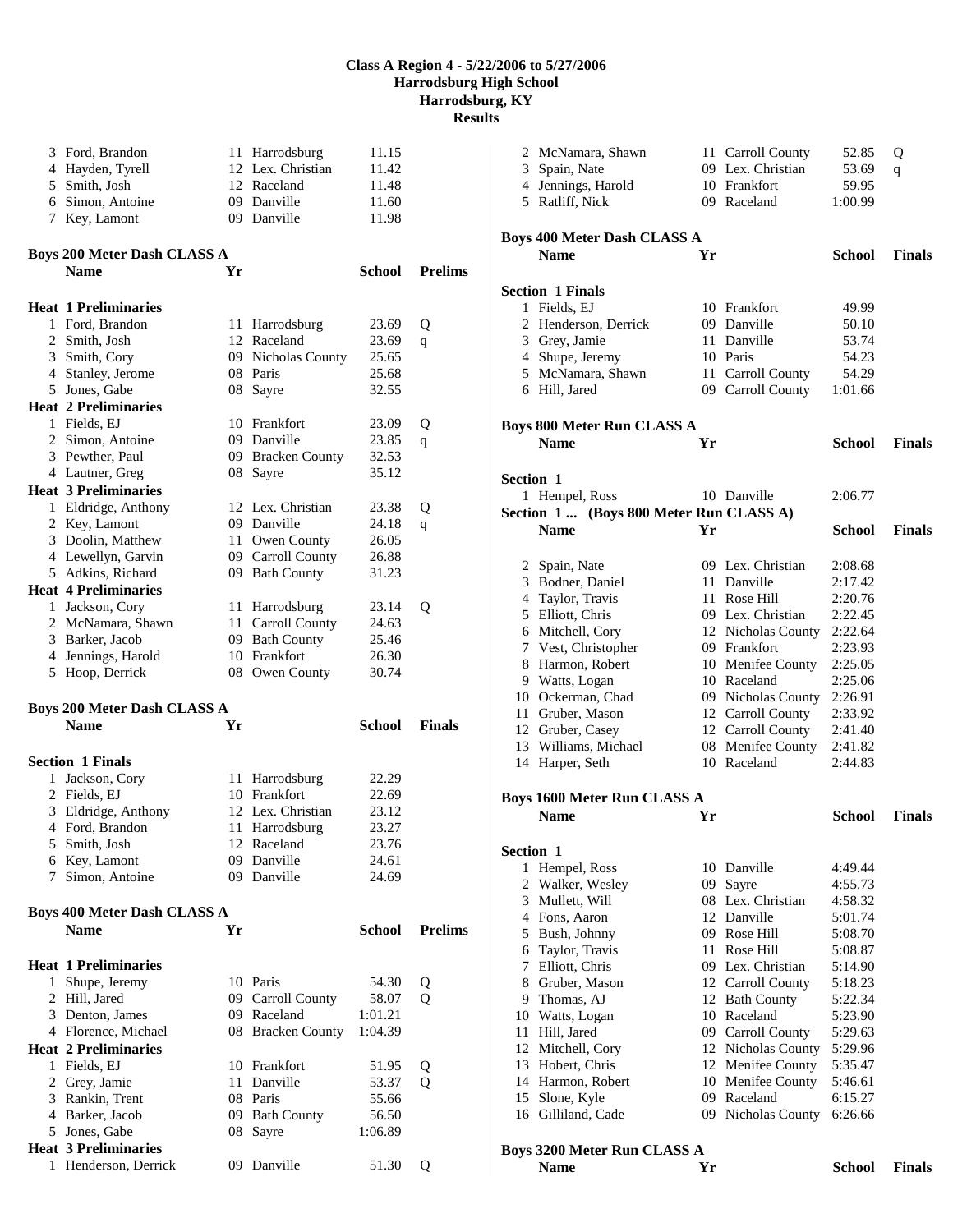| Section 1    |                                                  |    |                                     |               |                |
|--------------|--------------------------------------------------|----|-------------------------------------|---------------|----------------|
|              | 1 Bush, Johnny                                   |    | 09 Rose Hill                        | 11:17.18      |                |
|              | 2 Davis, Brad                                    |    | 12 Lex. Christian                   | 11:27.10      |                |
|              | 3 Shoemaker, Trey                                |    | 08 Lex. Christian                   | 11:39.22      |                |
|              | 4 Bodner, Daniel                                 |    | 11 Danville                         | 13:05.60      |                |
|              | 5 Gruber, Casey                                  |    | 12 Carroll County                   | 13:56.07      |                |
|              | 6 Caudill, Dalton                                |    | 08 Bath County                      | 14:37.49      |                |
|              | 7 Slone, Kyle                                    |    | 09 Raceland                         | 15:15.13      |                |
|              |                                                  |    |                                     |               |                |
|              | <b>Boys 110 Meter Hurdles CLASS A</b>            |    |                                     |               |                |
|              | <b>Name</b>                                      | Yr |                                     | School        | <b>Prelims</b> |
|              |                                                  |    |                                     |               |                |
|              | <b>Heat 1 Preliminaries</b>                      |    |                                     |               |                |
|              | 1 Lacks, Chris                                   |    | 12 Raceland                         | 16.59         | Q              |
|              | 2 Kochera, Seth                                  |    | 12 Lex. Christian                   | 16.60         | Q              |
|              | 3 Sorrell, Morgan<br>4 Fons, Aaron               |    | 09 Bath County<br>12 Danville       | 19.99         | Q              |
|              |                                                  |    |                                     | 20.15         | q              |
|              | 5 Stephan, Hunter<br><b>Heat 2 Preliminaries</b> |    | 10 Sayre                            | 20.24         |                |
|              |                                                  |    |                                     |               |                |
|              | 1 Strode, BJ                                     |    | 11 Danville                         | 16.00         | Q              |
|              | 2 Dickerson, Justin                              |    | 10 Carroll County                   | 19.74         | Q              |
|              | 3 Lopresto, Anthony<br>4 Moratz, Donald          |    | 10 Bath County<br>09 Lex. Christian | 20.05         | Q              |
|              |                                                  |    |                                     | 22.34         |                |
|              | 5 Hammonds, David                                |    | 12 Raceland                         | 22.46         |                |
|              | <b>Boys 110 Meter Hurdles CLASS A</b>            |    |                                     |               |                |
|              | <b>Name</b>                                      | Yr |                                     | <b>School</b> | <b>Finals</b>  |
|              |                                                  |    |                                     |               |                |
|              | <b>Section 1 Finals</b>                          |    |                                     |               |                |
| $\mathbf{1}$ | Strode, BJ                                       |    | 11 Danville                         | 15.68         |                |
|              | 2 Kochera, Seth                                  |    | 12 Lex. Christian                   | 16.38         |                |
|              | 3 Lacks, Chris                                   |    | 12 Raceland                         | 16.91         |                |
|              | 4 Dickerson, Justin                              |    | 10 Carroll County                   | 19.10         |                |
|              | 5 Lopresto, Anthony                              |    | 10 Bath County                      | 19.52         |                |
|              | 6 Fons, Aaron                                    |    | 12 Danville                         | 20.10         |                |
|              | 7 Sorrell, Morgan                                |    | 09 Bath County                      | 20.73         |                |
|              |                                                  |    |                                     |               |                |
|              | <b>Boys 300 Meter Hurdles CLASS A</b>            |    |                                     |               |                |
|              | <b>Name</b>                                      | Yr |                                     | School        | <b>Prelims</b> |
|              | <b>Heat 1 Preliminaries</b>                      |    |                                     |               |                |
| 1            | Kochera, Seth                                    |    | 12 Lex. Christian                   | 43.72         | Q              |
|              | 2 Fons, Aaron                                    |    | 12 Danville                         | 46.72         | Q              |
|              | 3 Lopresto, Anthony                              | 10 | <b>Bath County</b>                  | 48.34         | Q              |
|              | 4 Stephan, Hunter                                |    | 10 Sayre                            | 48.93         | $\mathbf{q}$   |
|              | 5 Hill, Gene                                     |    | 09 Carroll County                   | 49.00         |                |
|              | 6 Hammonds, David                                |    | 12 Raceland                         | 52.60         |                |
|              | <b>Heat 2 Preliminaries</b>                      |    |                                     |               |                |
|              | 1 Strode, BJ                                     | 11 | Danville                            | 44.15         | Q              |
|              | 2 Lacks, Chris                                   | 12 | Raceland                            | 46.28         | Q              |
|              | 3 Welch, Keith                                   |    | 10 Carroll County                   | 46.43         | Q              |
|              | 4 Sorrell, Morgan                                |    | 09 Bath County                      | 50.53         |                |
|              | 5 Moratz, Donald                                 |    | 09 Lex. Christian                   | 56.84         |                |
|              |                                                  |    |                                     |               |                |
|              | <b>Boys 300 Meter Hurdles CLASS A</b>            |    |                                     |               |                |
|              | <b>Name</b>                                      | Yr |                                     | <b>School</b> | <b>Finals</b>  |
|              | <b>Section 1 Finals</b>                          |    |                                     |               |                |
| 1            | Strode, BJ                                       | 11 | Danville                            | 42.69         |                |
|              |                                                  |    |                                     |               |                |

|                                                                                 | 2 Kochera, Seth<br>3 Welch, Keith       |  | 12 Lex. Christian<br>10 Carroll County | 44.58<br>45.12 |   |  |  |
|---------------------------------------------------------------------------------|-----------------------------------------|--|----------------------------------------|----------------|---|--|--|
|                                                                                 | 4 Lopresto, Anthony                     |  | 10 Bath County                         | 47.07          |   |  |  |
|                                                                                 | 5 Stephan, Hunter                       |  | 10 Sayre                               | 47.40          |   |  |  |
|                                                                                 | 6 Lacks, Chris                          |  | 12 Raceland                            | 47.52          |   |  |  |
|                                                                                 | 7 Fons, Aaron                           |  | 12 Danville                            | 48.11          |   |  |  |
|                                                                                 |                                         |  |                                        |                |   |  |  |
| <b>Boys 4x100 Meter Relay CLASS A</b><br><b>Prelims</b><br>Team<br><b>Relay</b> |                                         |  |                                        |                |   |  |  |
|                                                                                 |                                         |  |                                        |                |   |  |  |
|                                                                                 | <b>Heat 1 Preliminaries</b>             |  |                                        |                |   |  |  |
|                                                                                 | 1 Danville                              |  |                                        | 44.85          | Q |  |  |
|                                                                                 | 1) Key, Lamont 09                       |  | 2) Morris, Daylen 11                   |                |   |  |  |
|                                                                                 | 3) Strode, BJ 11                        |  | 4) Simon, Antoine 09                   |                |   |  |  |
|                                                                                 | 2 Lexington Christian                   |  |                                        | 45.32          | Q |  |  |
|                                                                                 | 1) Witt, Savage 09                      |  | 2) Eldridge, Anthony 12                |                |   |  |  |
|                                                                                 | 3) Hayden, Tyrell 12                    |  | 4) Gaffney, Kyle 10                    |                |   |  |  |
|                                                                                 | Heat 1 Preliminaries                    |  | (Boys 4x100 Meter Relay CLASS A)       | <b>Prelims</b> |   |  |  |
|                                                                                 | Team                                    |  | <b>Relay</b>                           |                |   |  |  |
|                                                                                 | 3 Nicholas County                       |  |                                        | 52.18          | Q |  |  |
|                                                                                 | 1) Curran, Tyler 12                     |  | 2) Smith, Cory 09                      |                |   |  |  |
|                                                                                 | 3) Gilliland, Cade 09                   |  | 4) Mitchell, Cory 12                   |                |   |  |  |
|                                                                                 | 4 Sayre                                 |  |                                        | 57.64          |   |  |  |
|                                                                                 | 1) Solomon, Jake 11                     |  | 2) Barnett, Tebo 09                    |                |   |  |  |
|                                                                                 | 3) Jones, Gabe 08                       |  | 4) Lautner, Greg 08                    |                |   |  |  |
|                                                                                 | <b>Heat 2 Preliminaries</b>             |  |                                        |                |   |  |  |
|                                                                                 | 1 Harrodsburg                           |  |                                        | 46.06          | Q |  |  |
|                                                                                 | 1) Edwards, Freeman 11                  |  | 2) Ford, Brandon 11                    |                |   |  |  |
|                                                                                 | 3) Jackson, Cory 11                     |  | 4) Short, Trevor 09                    |                |   |  |  |
|                                                                                 | 2 Fairview                              |  |                                        | 48.55          | Q |  |  |
|                                                                                 | 1) Barber, Bo 12                        |  | 2) Kouns, Jason 11                     |                |   |  |  |
|                                                                                 | 3) Geringer, John 11                    |  | 4) Taylor, Sintari 10                  |                |   |  |  |
|                                                                                 | 3 Owen County<br>1) Bradford, Jordan 10 |  | 2) Doolin, Matthew 11                  | 51.81          | Q |  |  |
|                                                                                 | 3) Hensley, Patrick 11                  |  | 4) Hoop, Derrick 08                    |                |   |  |  |
|                                                                                 | 4 Bracken County                        |  |                                        | 56.43          | q |  |  |
|                                                                                 | 1) Florence, Michael 08                 |  | 2) Florence, Ben 11                    |                |   |  |  |
|                                                                                 | 3) Breeze, Codie 09                     |  | 4) Pewther, Paul 09                    |                |   |  |  |
|                                                                                 |                                         |  |                                        |                |   |  |  |
|                                                                                 | Boys 4x100 Meter Relay CLASS A          |  |                                        |                |   |  |  |
|                                                                                 | <b>Team</b>                             |  | Relay                                  | Finals         |   |  |  |
|                                                                                 | <b>Section 1 Finals</b>                 |  |                                        |                |   |  |  |
|                                                                                 | 1 Harrodsburg                           |  |                                        | 44.82          |   |  |  |
|                                                                                 | 1) Edwards, Freeman 11                  |  | 2) Ford, Brandon 11                    |                |   |  |  |
|                                                                                 | 3) Jackson, Cory 11                     |  | 4) Short, Trevor 09                    |                |   |  |  |
|                                                                                 | 2 Lexington Christian                   |  |                                        | 45.46          |   |  |  |
|                                                                                 | 1) Witt, Savage 09                      |  | 2) Eldridge, Anthony 12                |                |   |  |  |
|                                                                                 | 3) Hayden, Tyrell 12                    |  | 4) Gaffney, Kyle 10                    |                |   |  |  |
|                                                                                 | 3 Danville                              |  |                                        | 45.53          |   |  |  |
|                                                                                 | 1) Key, Lamont 09                       |  | 2) Morris, Daylen 11                   |                |   |  |  |
|                                                                                 | 3) Strode, BJ 11                        |  | 4) Simon, Antoine 09                   |                |   |  |  |
|                                                                                 | 4 Nicholas County                       |  |                                        | 50.78          |   |  |  |
|                                                                                 | 1) Curran, Tyler 12                     |  | 2) Smith, Cory 09                      |                |   |  |  |
|                                                                                 | 3) Gilliland, Cade 09                   |  | 4) Mitchell, Cory 12                   |                |   |  |  |
|                                                                                 | 5 Owen County                           |  |                                        | 51.06          |   |  |  |
|                                                                                 | 1) Bradford, Jordan 10                  |  | 2) Doolin, Matthew 11                  |                |   |  |  |
|                                                                                 | 3) Hensley, Patrick 11                  |  | 4) Hoop, Derrick 08                    |                |   |  |  |
|                                                                                 | --- Fairview<br>1) Barber, Bo 12        |  | 2) Kouns, Jason 11                     | DQ             |   |  |  |
|                                                                                 |                                         |  |                                        |                |   |  |  |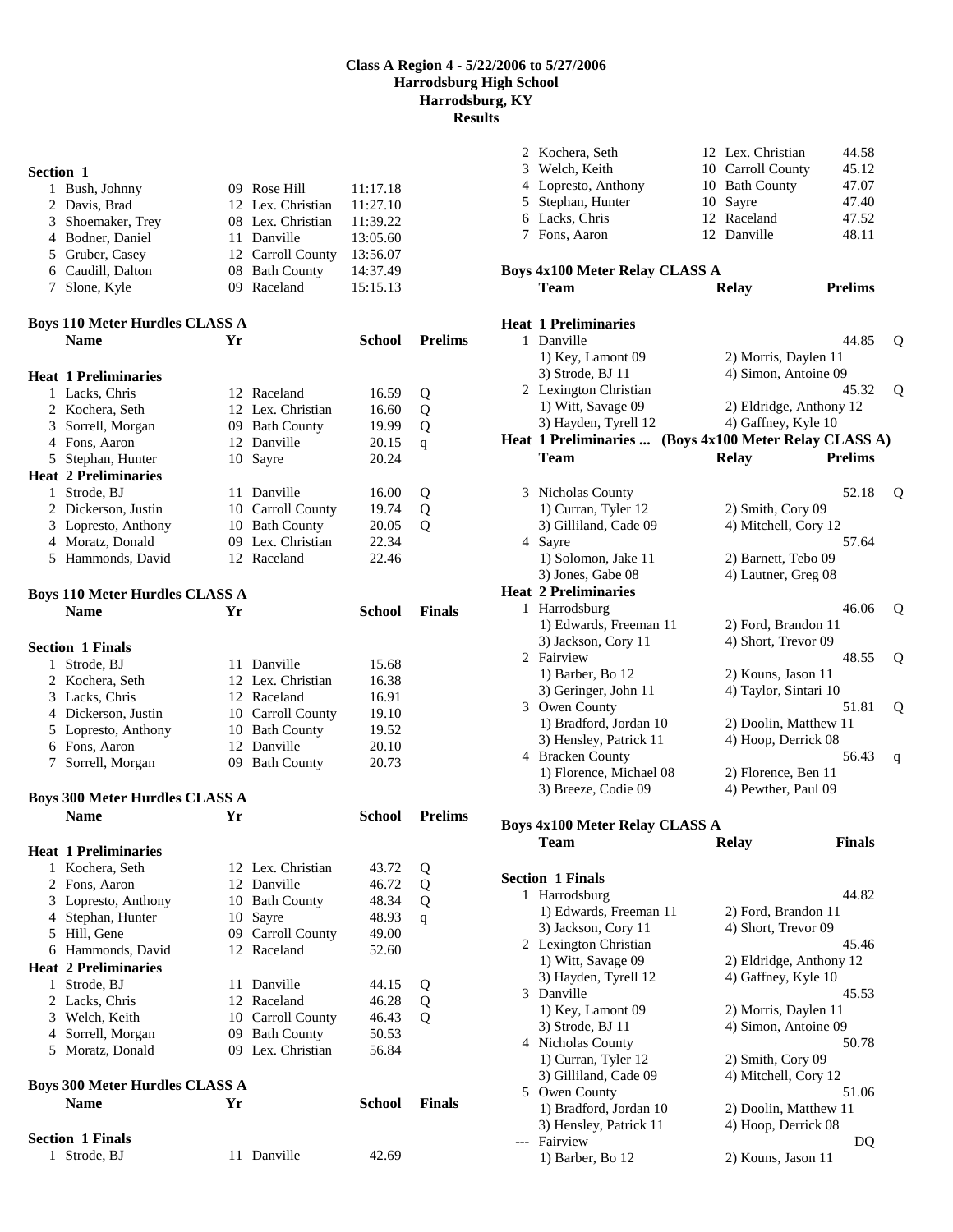3) Geringer, John 11 4) Holbrook, Trevor 12 **Boys 4x200 Meter Relay CLASS A Team Relay Prelims Heat 1 Preliminaries**  1 Danville 1:33.97 Q 1) Simon, Antoine 09 2) Morris, Daylen 11 3) Henderson, Derrick 09 4) Strode, BJ 11 2 Lexington Christian 1:37.13 Q 1) Witt, Savage 09 2) Gaffney, Kyle 10 3) Eldridge, Anthony 12 4) Hayden, Tyrell 12 3 Fairview 1:40.70 Q 1) Barber, Bo 12 2) Geringer, John 11 3) Kouns, Jason 11 4) Taylor, Sintari 10 4 Owen County 1:46.60 q 1) Bradford, Jordan 10 2) Doolin, Matthew 11 3) Hensley, Patrick 11 4) Hoop, Derrick 08 **Heat 2 Preliminaries**  1 Harrodsburg 1:39.31 Q 1) Edwards, Freeman 11 2) Jackson, Cory 11 3) Mays, Tyler 09 4) Short, Trevor 09 2 Nicholas County<br>
1:45.71 Q<br>
1:45.71 Q<br>
2) Smith, Cory 09 1) Curran, Tyler 12 3) Mitchell, Cory 12 4) Gilliland, Cade 09 3 Sayre 1:51.69 Q<br>1) Solomon, Jake 11 2) Stephan, Hunter 10 2) Stephan, Hunter 10 3) Barnett, Tebo 09 4) Jones, Gabe 08 4 Bracken County 1:55.02 1) Florence, Michael 08 2) Florence, Ben 11 3) Breeze, Codie 09 4) Pewther, Paul 09

#### **Boys 4x200 Meter Relay CLASS A Team Relay Finals**

|   | <b>Section 1 Finals</b>  |                          |
|---|--------------------------|--------------------------|
| 1 | Harrodsburg              | 1:32.75                  |
|   | 1) Edwards, Freeman 11   | 2) Jackson, Cory 11      |
|   | 3) Ford, Brandon 11      | 4) Short, Trevor 09      |
|   | 2 Danville               | 1:32.95                  |
|   | 1) Simon, Antoine 09     | 2) Morris, Daylen 11     |
|   | 3) Henderson, Derrick 09 | 4) Strode, BJ 11         |
|   | 3 Lexington Christian    | 1:34.54                  |
|   | 1) Witt, Savage 09       | 2) Gaffney, Kyle 10      |
|   | 3) Eldridge, Anthony 12  | 4) Hayden, Tyrell 12     |
|   | 4 Fairview               | 1:40.68                  |
|   | 1) Barber, Bo 12         | 2) Geringer, John 11     |
|   | 3) Kouns, Jason 11       | 4) Taylor, Sintari 10    |
|   | 5 Nicholas County        | 1:43.77                  |
|   | 1) Curran, Tyler 12      | 2) Smith, Cory 09        |
|   | 3) Mitchell, Cory 12     | 4) Gilliland, Cade 09    |
|   | 6 Owen County            | 1:43.84                  |
|   | 1) Bradford, Jordan 10   | 2) Doolin, Matthew 11    |
|   | 3) Hensley, Patrick 11   | 4) Fitzgerald, Andrew 11 |
| 7 | Sayre                    | 1:55.28                  |
|   | 1) Solomon, Jake 11      | 2) Stephan, Hunter 10    |
|   | 3) Barnett, Tebo 09      | 4) Lautner, Greg 08      |
|   |                          |                          |

# **Boys 4x400 Meter Relay CLASS A**

| $100 \text{ m}$ |              |                |
|-----------------|--------------|----------------|
| <b>Team</b>     | <b>Relay</b> | <b>Prelims</b> |
|                 |              |                |

| <b>Heat 1 Preliminaries</b>                   |                                                        |   |
|-----------------------------------------------|--------------------------------------------------------|---|
| 1 Fairview                                    | 3:53.21                                                | Q |
| 1) Barber, Bo 12                              | 2) Kouns, Jason 11                                     |   |
| 3) Geringer, John 11                          | 4) Taylor, Sintari 10                                  |   |
| 2 Harrodsburg                                 | 3:55.10                                                | Q |
| 1) Edwards, Freeman 11                        | 2) Ford, Brandon 11                                    |   |
| 3) Mays, Tyler 09                             | 4) Short, Trevor 09                                    |   |
|                                               | Heat 1 Preliminaries  (Boys 4x400 Meter Relay CLASS A) |   |
| Team                                          | <b>Relay</b><br><b>Prelims</b>                         |   |
|                                               |                                                        |   |
| 3 Paris                                       | 4:01.86                                                | Q |
| 1) Nason, Erik 11                             | 2) Rankin, Trent 08                                    |   |
| 3) Shupe, Jeremy 10                           | 4) Stanley, Jerome 08<br>4:04.14                       |   |
| 4 Sayre                                       |                                                        | q |
| 1) Solomon, Jake 11<br>3) Walker, Wesley 09   | 2) Stephan, Hunter 10                                  |   |
|                                               | 4) Barnett, Tebo 09                                    |   |
| <b>Heat 2 Preliminaries</b>                   |                                                        |   |
| 1 Danville                                    | 3:46.00                                                | Q |
| 1) Key, Lamont 09<br>3) Henderson, Derrick 09 | 2) Grey, Jamie 11<br>4) Hempel, Ross 10                |   |
| 2 Carroll County                              | 3:51.64                                                | Q |
| 1) Hill, Gene 09                              | 2) Lewellyn, Garvin 09                                 |   |
| 3) McNamara, Shawn 11                         | 4) Welch, Keith 10                                     |   |
| 3 Lexington Christian                         | 3:54.33                                                | Q |
| 1) Witt, Savage 09                            | 2) Elliott, Chris 09                                   |   |
| 3) Spain, Nate 09                             | 4) Gaffney, Kyle 10                                    |   |
| 4 Bath County                                 | 4:15.80                                                |   |
| 1) Lopresto, Anthony 10                       | 2) Thomas, AJ 12                                       |   |
| 3) Barker, Jacob 09                           | 4) Sorrell, Morgan 09                                  |   |
| 5 Raceland                                    | 4:28.39                                                |   |
| 1) Watts, Logan 10                            | 2) Slone, Darren 08                                    |   |
| 3) Hammonds, David 12                         | 4) Forrest, JT 11                                      |   |
|                                               |                                                        |   |
| <b>Boys 4x400 Meter Relay CLASS A</b><br>Team | <b>Finals</b><br><b>Relay</b>                          |   |
|                                               |                                                        |   |
| <b>Section 1 Finals</b>                       |                                                        |   |
| 1 Danville                                    | 3:37.84                                                |   |
| 1) Key, Lamont 09                             | 2) Grey, Jamie 11                                      |   |
| 3) Henderson, Derrick 09                      | 4) Hempel, Ross 10                                     |   |
| 2 Harrodsburg                                 | 3:38.08                                                |   |
| 1) Edwards, Freeman 11                        | 2) Masterson, DeMarkus 11                              |   |
| 3) Mays, Tyler 09                             | 4) Short, Trevor 09                                    |   |
| 3 Lexington Christian                         | 3:46.68                                                |   |
| 1) Witt, Savage 09                            | 2) Elliott, Chris 09                                   |   |
| 3) Spain, Nate 09                             | 4) Gaffney, Kyle 10                                    |   |
| 4 Carroll County                              | 3:47.77                                                |   |
| 1) Hill, Gene 09                              | 2) Hill, Jared 09                                      |   |
| 3) McNamara, Shawn 11                         | 4) Welch, Keith 10                                     |   |
| 5 Fairview                                    | 3:52.07                                                |   |
| 1) Barber, Bo 12                              | 2) Kouns, Jason 11                                     |   |
| 3) Geringer, John 11                          | 4) Holbrook, Trevor 12                                 |   |
| 6 Paris                                       | 3:59.09                                                |   |
| 1) Nason, Erik 11                             | 2) Rankin, Trent 08                                    |   |
| 3) Shupe, Jeremy 10                           | 4) Stanley, Jerome 08                                  |   |
| 7 Sayre                                       | 4:00.57                                                |   |
| 1) Solomon, Jake 11<br>3) Walker, Wesley 09   | 2) Stephan, Hunter 10<br>4) Barnett, Tebo 09           |   |
|                                               |                                                        |   |
| <b>Boys 4x800 Meter Relay CLASS A</b>         |                                                        |   |
| Team                                          | <b>Relay</b><br><b>Finals</b>                          |   |
|                                               |                                                        |   |